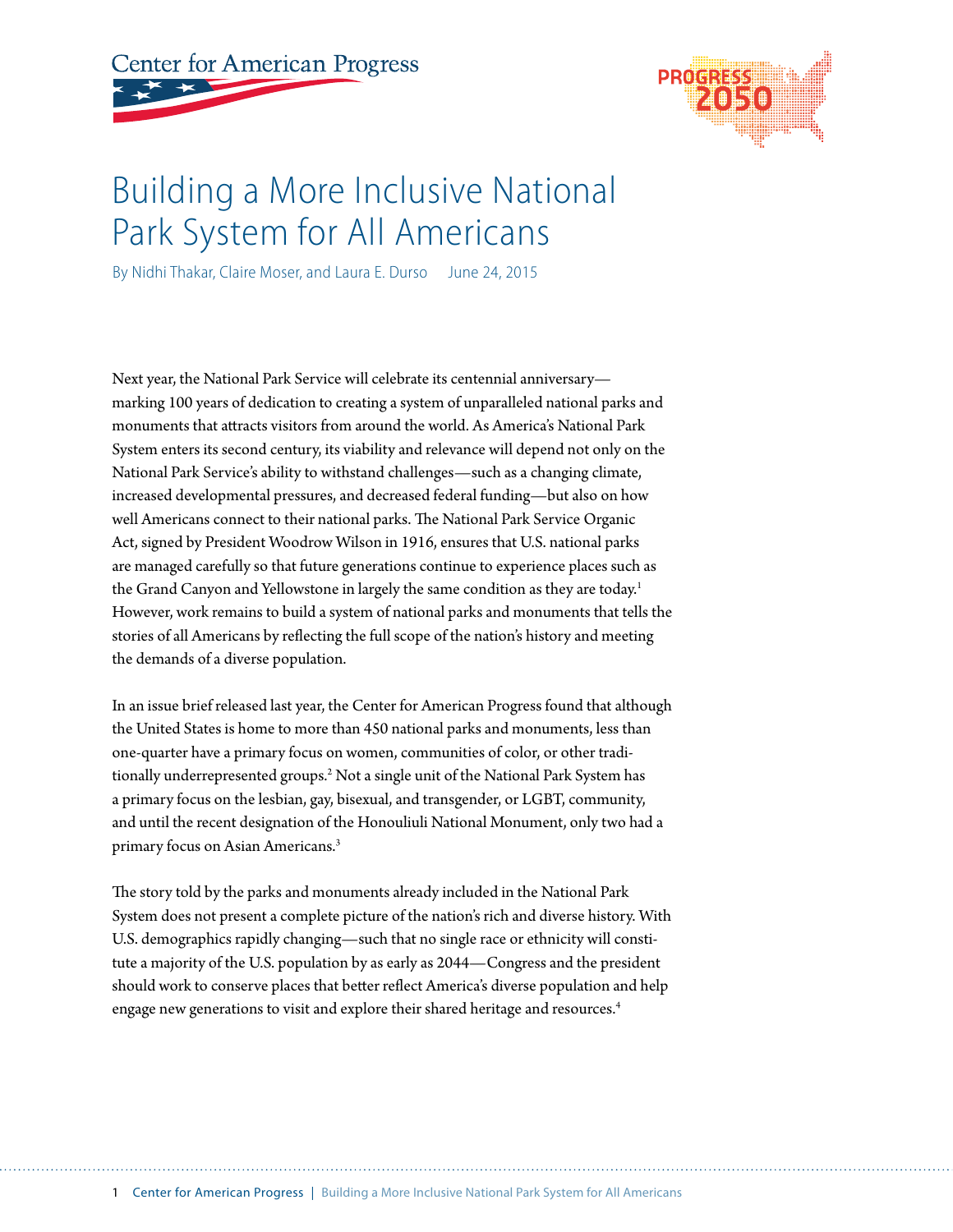CAP's most recent review of National Park System designations reveals three main conclusions:

- 1. Presidents have been more effective than Congress at designating inclusive national monuments and parks that tell the stories of underrepresented communities. Thirtythree percent of all designations by presidents are inclusive, compared with only 22 percent of all designations by Congress.
- 2. Recent congressional leadership has been unable to pass legislation to increase inclusivity in the National Park System, focusing instead on preventing President Barack Obama from designating new national monuments.
- 3. Over the past 25 years, U.S. national parks and monuments have become more inclusive but still do not adequately reflect the country's diversity. However, there are directed actions that Congress can take to fill these gaps and build a National Park System for all Americans.

This issue brief examines the attention given by presidents and Congress to building a more inclusive National Park System.<sup>5</sup>

### Presidents have a stronger record than Congress in designating inclusive national parks and monuments

Over the past 25 years, both presidents and Congress have become more adept at promoting diversity through national parks and monuments. Executive action, in particular—under the Antiquities Act of 1906—has proven to be a more effective tool for achieving this goal than Congress enacting legislation.

The Antiquities Act is critical to protecting the nation's most cherished places as national monuments. It was the first law passed to provide overall protections for cultural and natural resources, setting the tone for the country's national historic preservation and conservation policy.<sup>6</sup> Sixteen different presidents of both political parties have used the Antiquities Act more than 100 times to designate national parks and monuments.<sup>7</sup>

CAP's review of all national park units and monuments established since 1872—including monuments managed by the U.S. Forest Service, the Bureau of Land Management, and the U.S. Fish and Wildlife Service—highlights that presidents tend to put more weight on establishing national parks and monuments that promote inclusivity than Congress does. CAP looked at all national park units that have been designated to date and found that 49 of 149 designations by presidents—or 33 percent—were inclusive; this is compared to only 22 percent—70 out of 321—of all congressional designations.<sup>8</sup> These estimates suggest that presidents put more weight on diversity when protecting treasured places.

 Thirty-three percent of all designations by presidents are inclusive, compared with only 22 percent of all designations by Congress.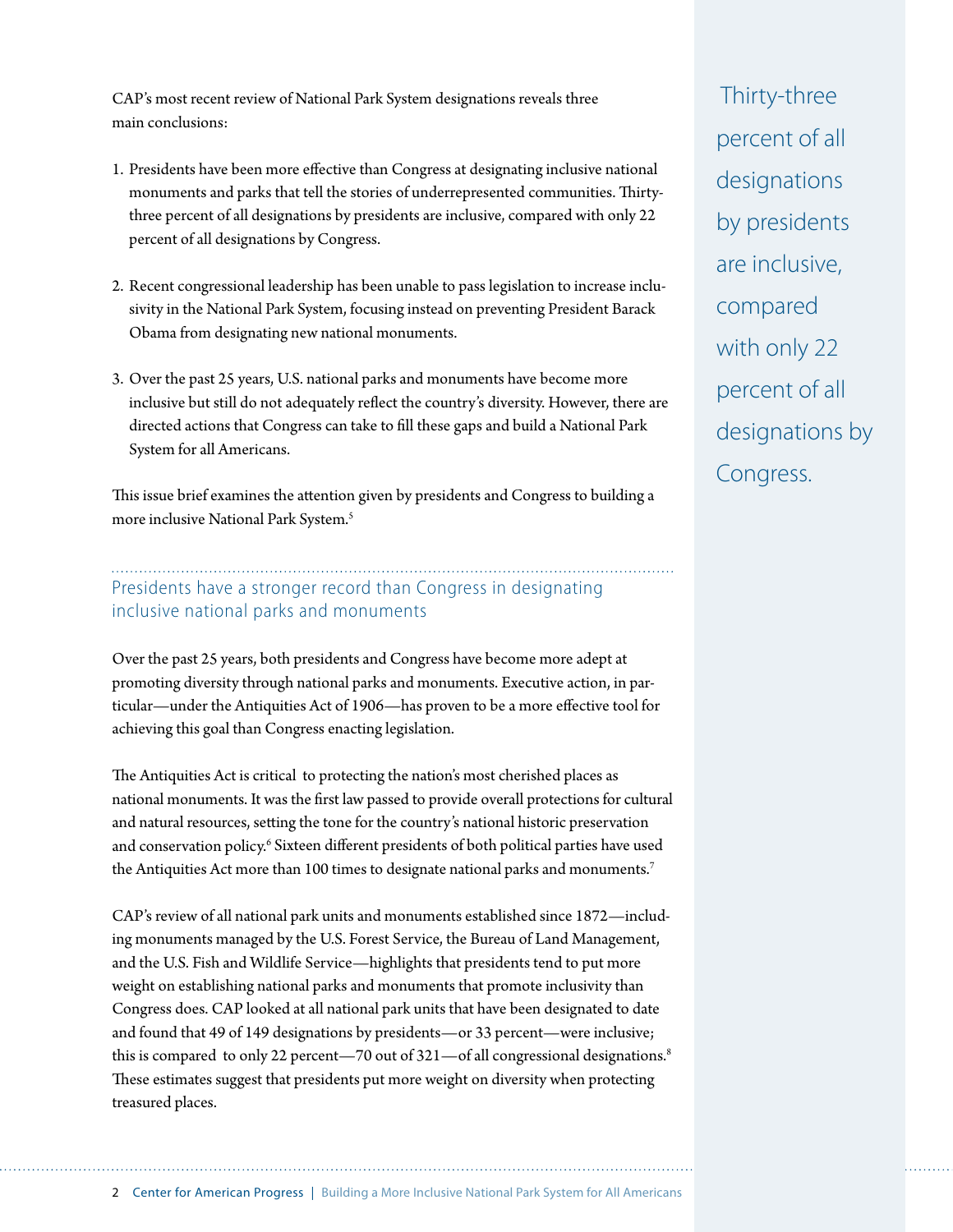

For example, President Obama singularly has declared 16 national monuments, nine of which have a primary focus on engaging and telling the stories of underrepresented communities, including the Pullman National Monument and the César E. Chávez National Monument.9 This accomplishment is illustrative of the Obama administration's commitment to building a network of parks and monuments reflective of the nation's rich and varied heritage.

## Congressional roadblocks to increasing inclusivity

Congress is in a unique position to promote an inclusive system of national parks and monuments with which all Americans can identify. Congress has the authority to enact legislation that designates inclusive parks and monuments, and it controls the purse strings that provide resources for these areas. Traditionally, Congress has readily protected national parks, monuments, and historic sites—designating 321 national park units since 1872.<sup>10</sup> However, some members of Congress have actively and effectively opposed the protection of these special places in recent years, placing little to no emphasis on designating national park units that have a primary focus on traditionally underrepresented communities. Congressional opponents of conservation and historic preservation also have attempted to create roadblocks that, if enacted, would limit the ability of current and future presidents to use the Antiquities Act to designate new national monuments.

One of the most effective ways that Congress can recognize diversity in the National Park System is to enact legislation that either expands or creates new national parks and monuments. Nevertheless, in the past five years, Congress has only established six national park units—barely one per year. Prior to 2010, Congress was designating units at double the current pace.<sup>11</sup>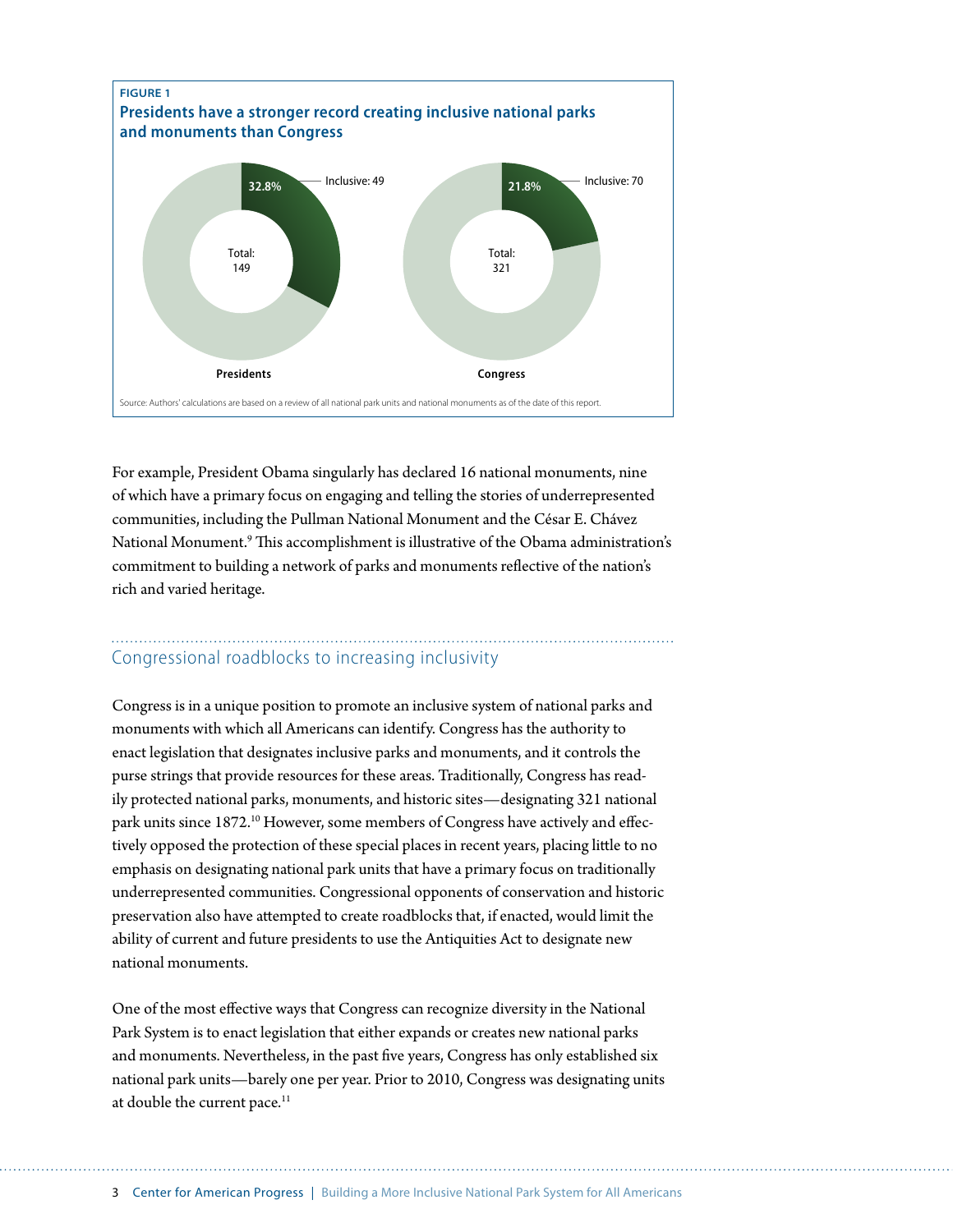A review of bills in the 113th Congress, which covered 2013 to 2014, indicates that at least 100 bills to designate or expand units of the National Park System were introduced in the U.S. House of Representatives and Senate, but the majority of these bills never made it to the floor for a vote.12 In fact, only seven proposals establishing new national park units were passed by Congress as amendments to the National Defense Authorization Act of Fiscal Year 2015, four of which were intended to reflect underrepresented communities.13 The same pattern is materializing in the 114th Congress. To date, not a single bill to designate inclusive national parks or monuments has passed Congress, let alone legislation to expand the National Park System as a whole.

In particular, the 114th Congress has not yet taken action to address the fact that America's best parks program, the Land and Water Conservation Fund, or LWCF, is set to expire in September 2015. The program, created in 1965, uses royalties paid by offshore oil and gas companies to fund the creation and protection of parks.14 The LWCF is authorized annually at \$900 million but has been fully funded by Congress only once since its creation.<sup>15</sup> Without swift congressional action to reauthorize this program before September, one of the nation's most effective conservation programs will disappear.

Efforts by current congressional leaders to prevent President Obama from creating new national monuments are exacerbating the problem. In particular, Republican leaders in the 113th and 114th Congresses have endeavored to block the president from designating any new national monuments without congressional approval. In the 113th Congress, there were at least 12 bills introduced that would have undermined the Antiquities Act, including a bill sponsored by Rep. Rob Bishop (R-UT) to limit the number of monument designations that presidents can make per term.<sup>16</sup> Similarly, the 114th Congress already has introduced at least 13 proposals to block the creation of new national monuments.17

#### **LGBT designations**

Both Congress and the executive branch have an opportunity to recognize the contributions and impact of the LGBT community through the selection of new sites that celebrate its population and history. These designations also would provide an economic benefit to areas where they are located. In fact, every \$1 invested in the National Park System generates \$10 in economic activity, totaling nearly \$30 billion in revenue for 2014.<sup>18</sup>

The U.S. Department of the Interior took a good first step toward recognizing the LGBT community with the recent designation of the Henry Gerber House in Chicago, Illinois, as the second LGBT National Historic Landmark.<sup>19</sup> However, there currently no National Park System units or national monuments dedicated to the history of the LGBT community.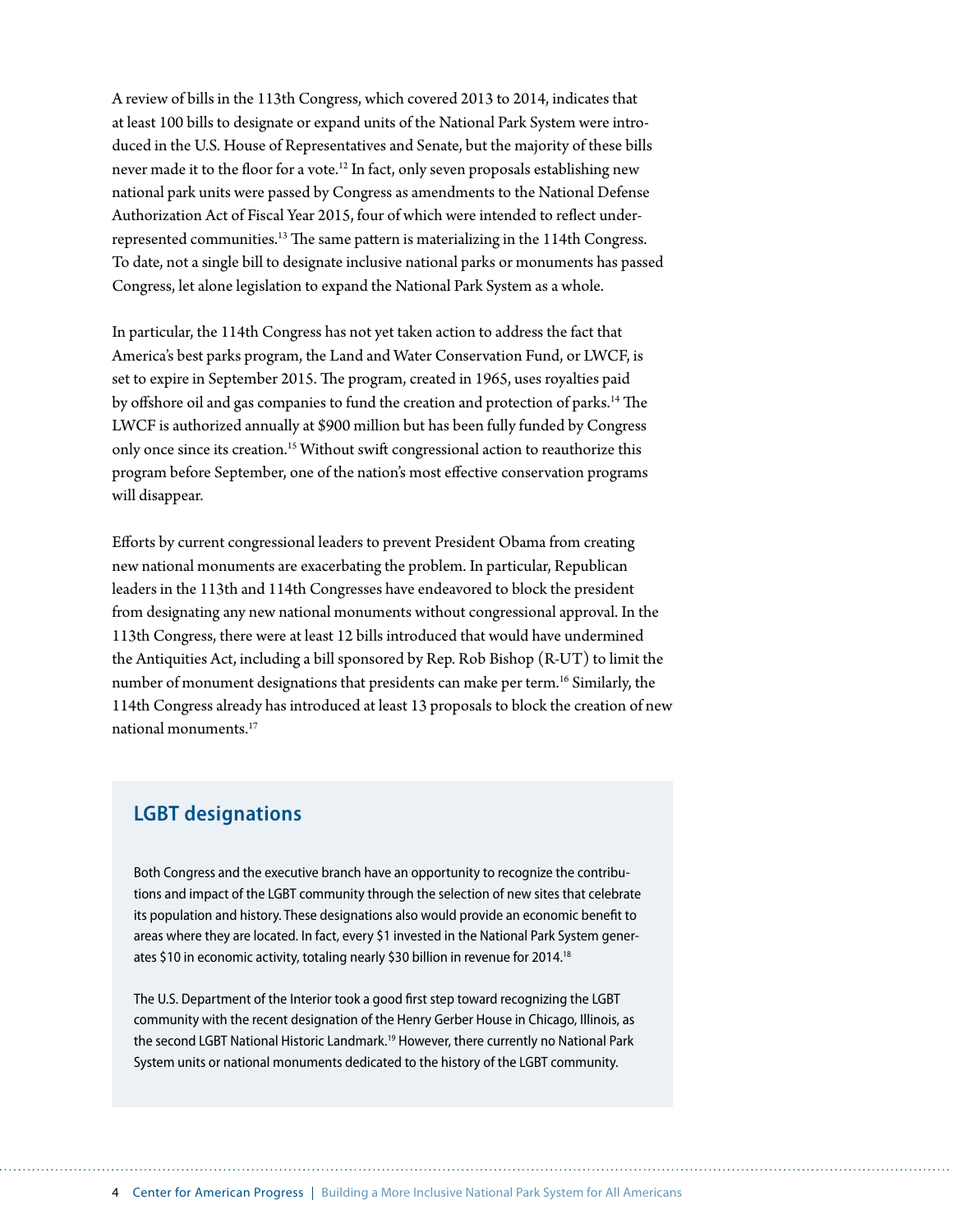But individual states have acted to weave the experiences of LGBT communities into the national narrative. For instance, the Pennsylvania Historical and Museum Commission recognized a series of annual LGBT rights protests with a marker in front of Philadelphia's Independence Hall in 2005.20 In 2009, the District of Columbia granted landmark status to the home of Frank Kameny, who became a pioneer for LGBT rights after he was fired from his government job and took his case to the U.S. Supreme Court.<sup>21</sup> These sites demonstrate the ways in which the LGBT community's stories can be told.

Congress and the Obama administration should designate new parks and monuments to commemorate the challenges faced by this community and celebrate their achievements, which represent advancements for the nation as a whole. In 2014, the National Park Service announced that its theme study would focus on identifying places and events that tell the story of the LGBT community.<sup>22</sup> This action holds promise, and advocates have independently identified several key sites in LGBT history that are worthy of consideration—including the oldest gay bar in Manhattan, which was the site of a "sip-in" that sparked media coverage of the gay rights movement;<sup>23</sup> a brownstone on New York City's West 22nd Street that served as the organizational hub of the Gay Men's Health Crisis to fight the HIV/AIDS epidemic;<sup>24</sup> the first gay and lesbian bookstore in America;<sup>25</sup> and Harvey Milk's campaign headquarters,<sup>26</sup> among others.

# 5 steps for Congress to create a more inclusive National Park System

CAP's review of national park and monument designations in the past 25 years found that—with the exception of the 113th and 114th Congresses—the executive and congressional branches are beginning to put greater emphasis on protecting places that reflect America's diversity. A previous CAP issue brief indicated that only 24 percent of all national parks and monuments had a primary focus on women or underrepresented communities.<sup>27</sup> However, of the 106 national parks and monuments designated by Congress and presidents in the past 25 years, 40 sites—38 percent—have a primary purpose of recognizing underrepresented communities. A review of designations for the past 10 years showed even more progress: 17 of 39 national parks and monuments or 44 percent—are inclusive. This trend demonstrates a steady increase in inclusive designations, indicating that as time has passed, presidents and congressional legislators have both placed a greater focus on designating special places that are reflective of the country's changing demographics.

While this analysis shows progress in the number of inclusive designations since Yellowstone was established as America's first national park in 1872, federal policymakers still need to address remaining gaps in the National Park System. The Obama administration has actively increased inclusivity in the National Park System through monument designations and Heritage Initiatives launched by the National Park Service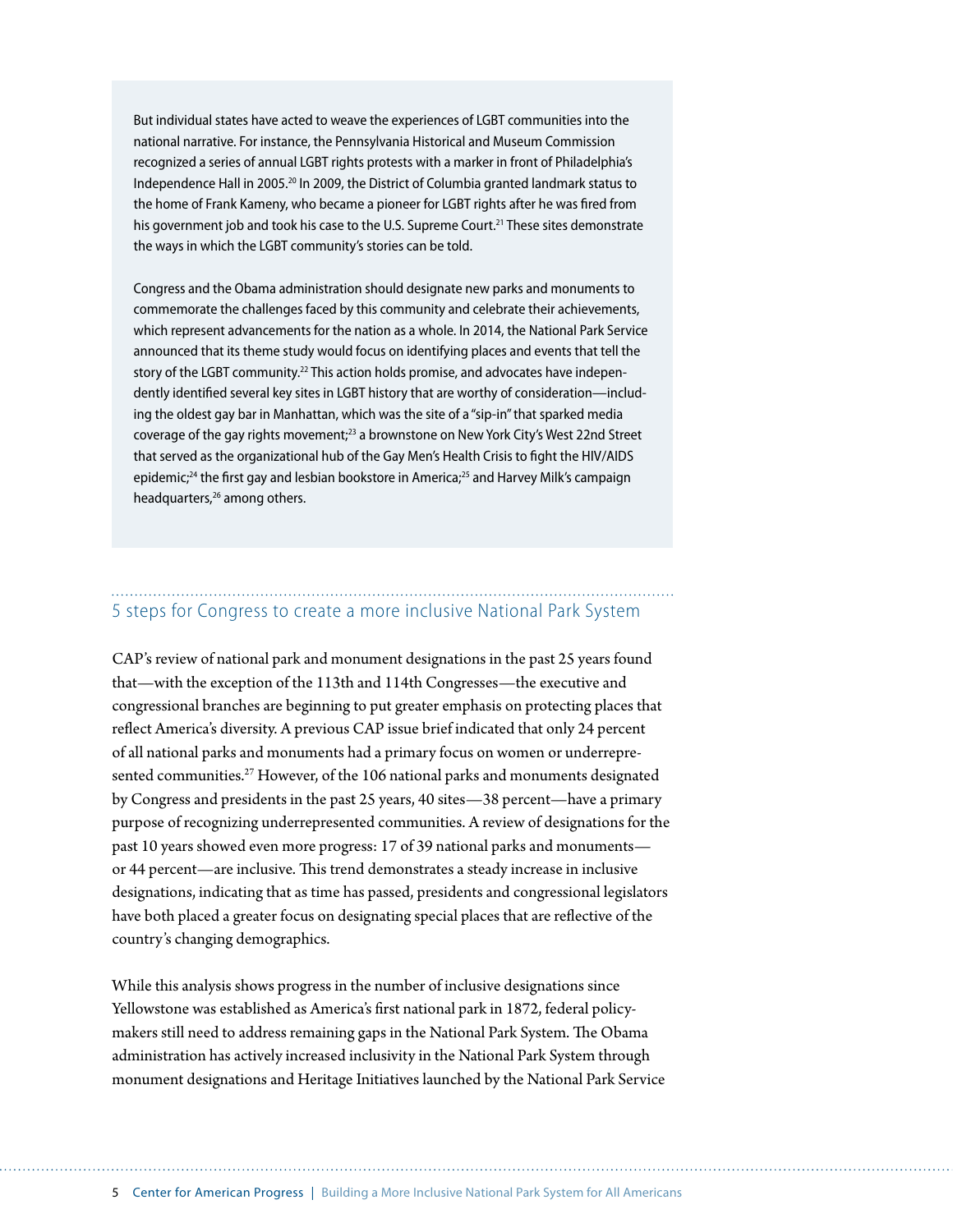that seek to increase inclusivity so that the contributions of all Americans are "recognized, preserved, and interpreted for future generations."28 These initiatives include projects dedicated to the heritage of Latinos, Asian Americans and Pacific Islanders, women, and the LGBT community, among others.29 However, Congress needs to do its part to accelerate this progress. Congress can take the following five steps to boost inclusivity in the National Park System.

#### 1. Pass legislation to establish new, inclusive national parks and monuments

One of the most powerful and fundamental tools Congress has to promote diversity in the National Park System is its ability to enact legislation. Congress should propose a package of conservation bills with the goal of establishing a system of protected lands and historic places that reflects the contributions of all Americans and the nation's diversity.

#### 2. Form a caucus or working group to promote inclusivity in the National Park System

The creation of a congressional member organization, such as a congressional caucus or working group, is an effective organizing tool that members of Congress can use to promote policy ideas and exchange information in order to increase inclusivity in the National Park System. Congressional member organizations are used frequently for this purpose. In fact, in the 113th Congress, there were 336 organizations formally registered with the House of Representatives—covering issues ranging from baseball to biofuels.<sup>30</sup>

Forming a caucus or working group dedicated to inclusivity in the National Park System would help coordinate embers' efforts on this issue. The caucus could help identify inclusive areas that deserve designation, determine pending legislation that should be advanced, and assess additional ways that Congress can improve its role in designating inclusive National Park System units. The 114th Congress currently has a National Parks Caucus, which also could provide a forum to engage on this issue.<sup>31</sup>

#### 3. Hold hearings to highlight the need for inclusivity and identify areas for designation

The Senate Energy and Natural Resources Committee's Subcommittee on National Parks and the House Natural Resources Committee's Subcommittee on Federal Lands both have jurisdiction over the National Park Service and are "responsible for all matters related to the National Park System, U.S. Forests, public lands, and national monuments."32 These committees can hold hearings to explore the lack of inclusivity in the National Park System and find solutions to fix the problem. Hearings could examine why designations have not kept pace with evolving American culture and identify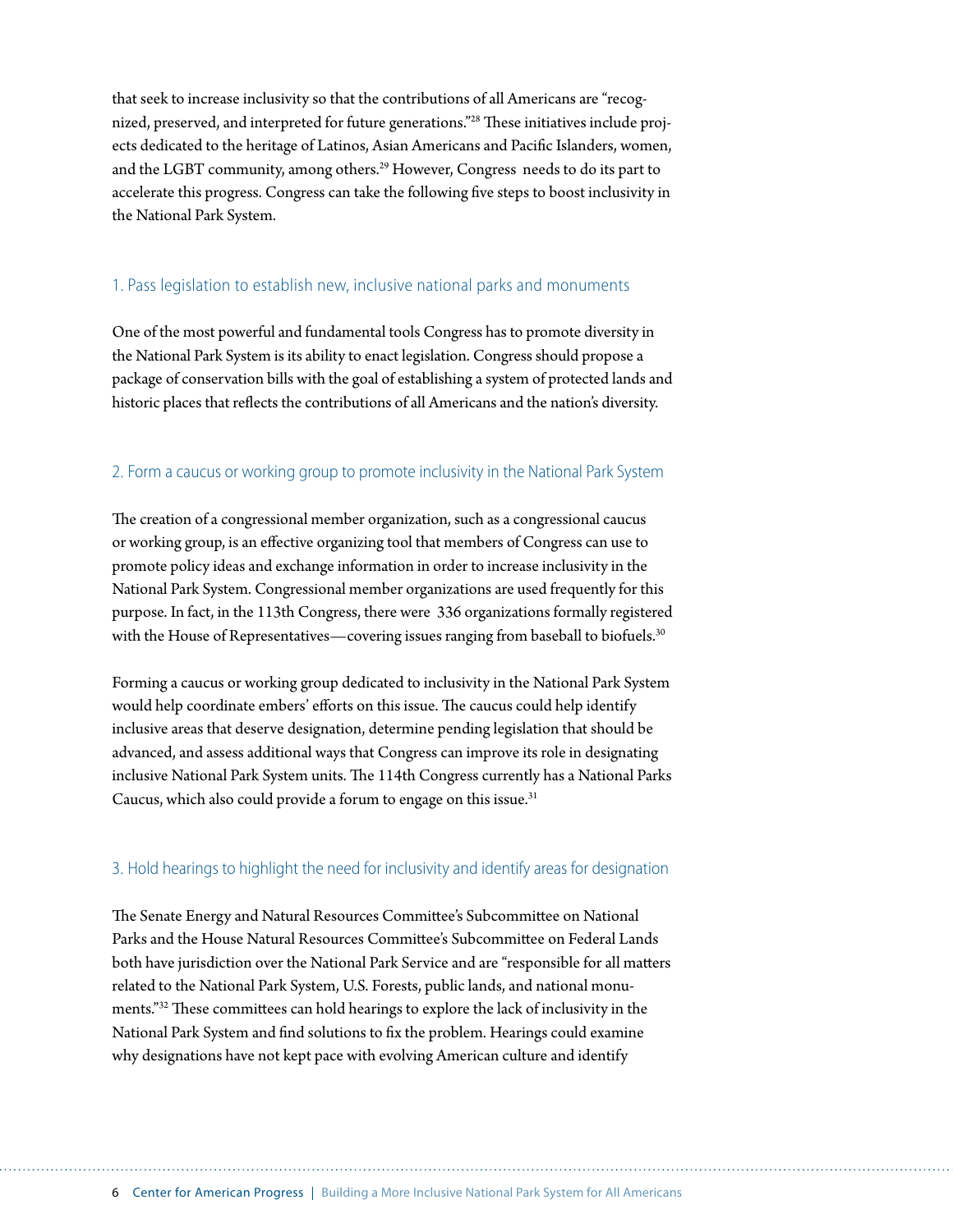possible areas for inclusive national park and monument designations. Field hearings held in the proposed locations for new, inclusive designations would allow members of Congress to experience directly and understand the importance of these designations. These types of hearings would raise the visibility and public awareness of the issue.

#### 4. Direct the secretary of the interior to conduct special resource studies

Special resource studies are a useful tool that Congress could employ to further identify areas that reflect the diverse history of the United States. The secretary of the interior conducts these studies, which assess the national significance, suitability and feasibility, and other management options of an area that contains either natural or cultural resources.<sup>33</sup>

One example of this tool in action is the authorization of three noteworthy special resource studies for underrepresented communities passed as part of the National Defense Authorization Act. These studies will examine the Buffalo Soldiers; the West Hunter Street Baptist Church, a meeting place during the civil rights movement; and New Philadelphia, Illinois, the first American town founded by an African American.34 Special resource studies provide an opportunity for Congress to support the administration's commitment to identifying lands in need of protection that are also places of importance to historically underrepresented communities.

#### 5. Commission a Congressional Research Service report

A member of Congress or a committee of jurisdiction can request that the Congressional Research Service, or CRS, analyze inclusivity in the National Park System and issue a report that provides recommendations to increase inclusivity. A CRS report would provide a baseline accounting of current inclusive designations to better track progress in this area.

#### Conclusion

With these key steps from Congress, federal policymakers can further shape the National Park System to reflect the changing demographics of the United States. The National Park Service's centennial anniversary next year provides an opportunity to rethink the inclusivity of our country's national parks and monuments. Now is the time to build a more inclusive National Park System by designating and expanding new parks and monuments that preserve the nation's rich and diverse history and contemplate the identity of America decades from now. The country's increasing diversity and rapidly changing demographics are a reminder to never forget the nation's rich history and to recognize how far American society has come. As the National Park Service has rec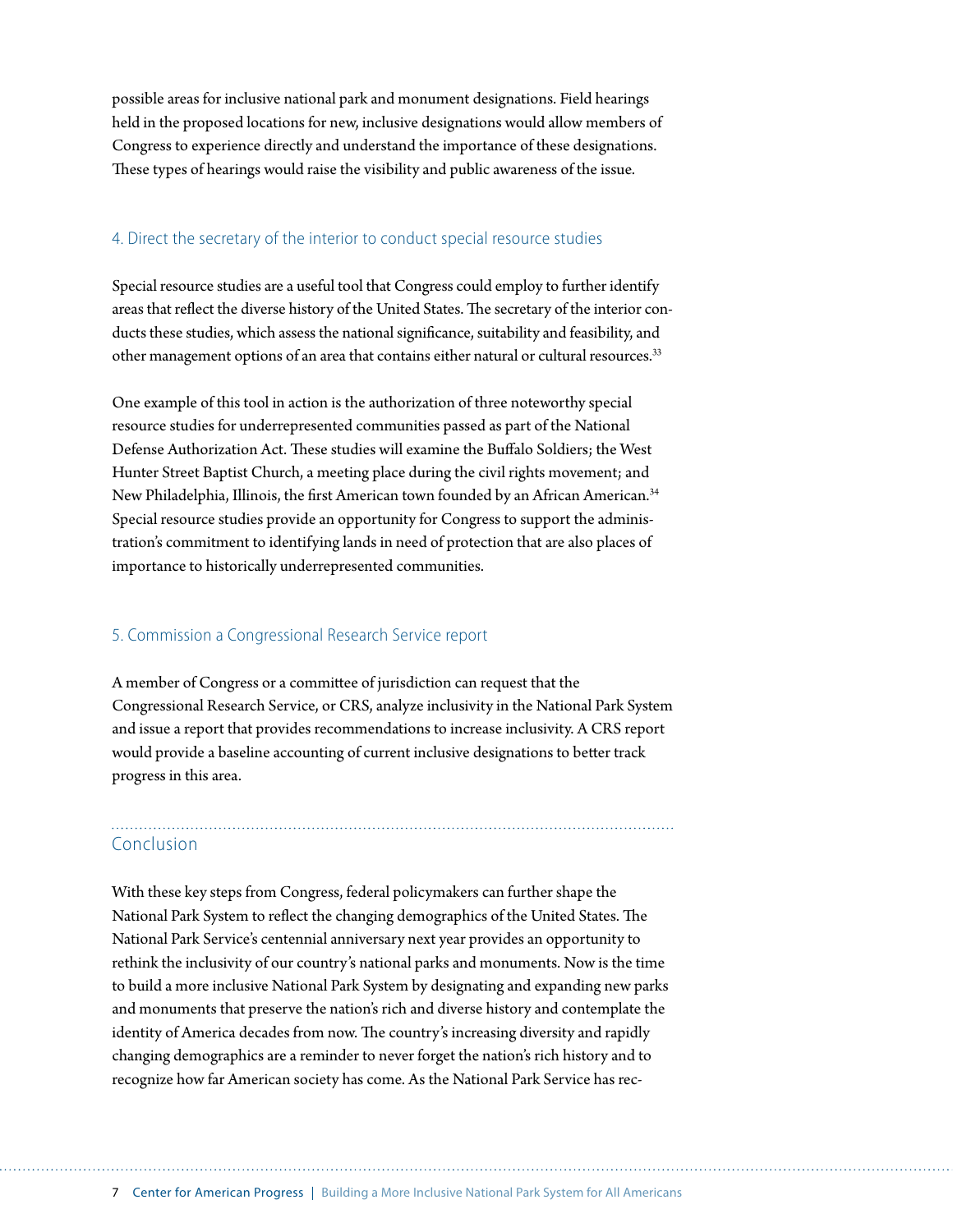ognized, "Americans now and in the future deserve to see themselves—however they describe themselves—in the story of America. As we learn about the contributions of fellow Americans, we learn to appreciate and value our diversity and each other."35 Policymakers should strive to build a National Park System that fulfills these goals.

*Nidhi Thakar is the Deputy Director of the Public Lands Project at the Center for American Progress. Claire Moser is a Research and Advocacy Associate at the Center. Laura E. Durso is Director of the LGBT Research and Communications Project at the Center.* 

*The authors would like to thank Matt Lee-Ashley, Senior Fellow and Director of the Public Lands Project; Hannah Hussey, Research Associate for the LGBT Research and Communications Project; Jamal Hagler, Special Assistant to Progress 2050; Spencer Perry and Julian Glover, interns with the LGBT team; and interns Annie Wang, Emily Ludwigsen, and Preeth Srinivasaraghavan.*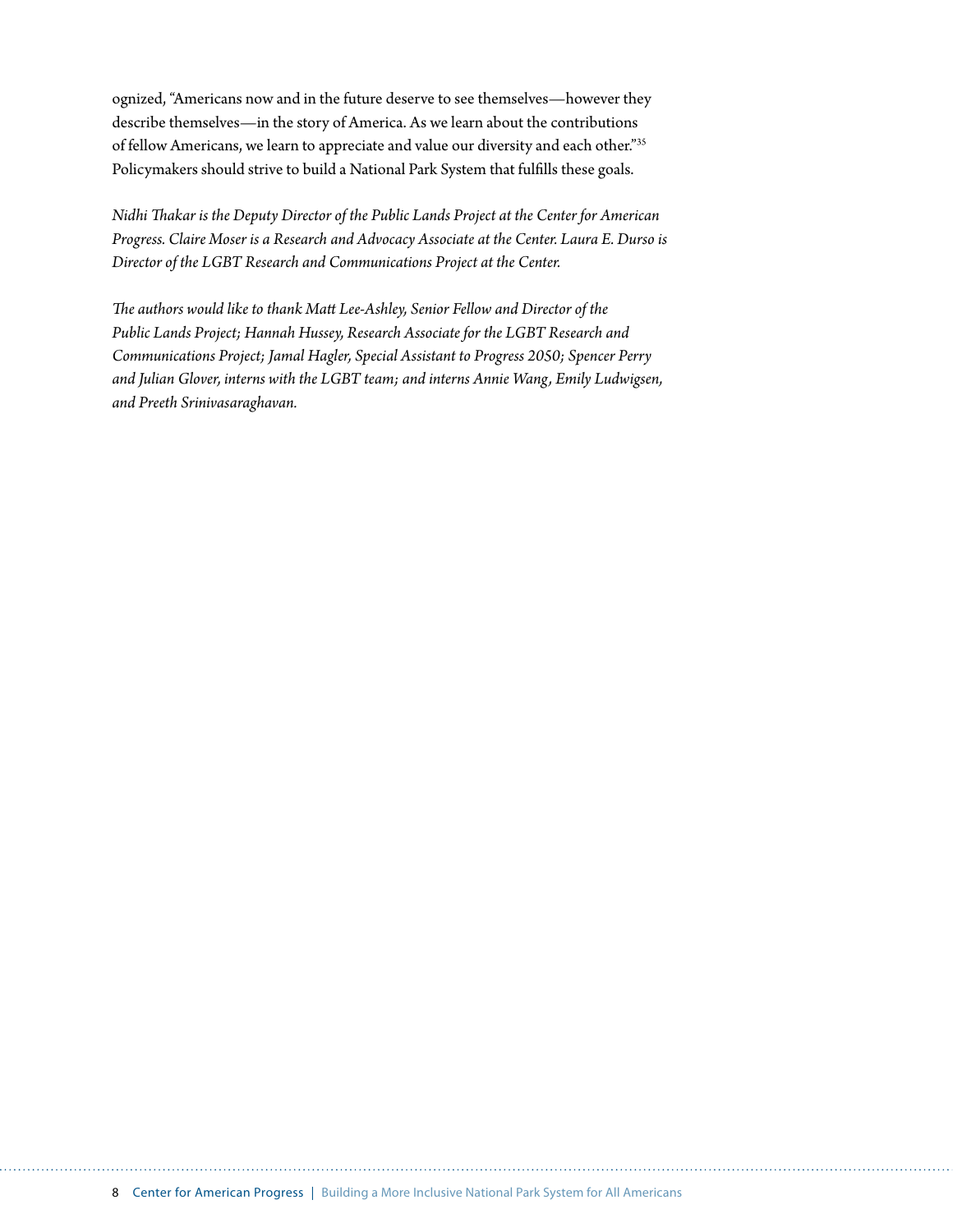#### Endnotes

- 1 Tanya Somanader, "Happy 98th Birthday to the National Park Service," The White House Blog, August 5, 2014, available at [https://www.whitehouse.gov/blog/2014/08/25/](https://www.whitehouse.gov/blog/2014/08/25/happy-98th-birthday-national-park-service) [happy-98th-birthday-national-park-service](https://www.whitehouse.gov/blog/2014/08/25/happy-98th-birthday-national-park-service).
- 2 Jessica Goad, Matt Lee-Ashley, and Farah Z. Ahmad, "Better Reflecting Our Country's Growing Diversity: Progress Has Been Made, But Work Remains for National Parks and Monuments" (Washington: Center for American Progress, 2014), available at [https://www.americanprogress.org/issues/](https://www.americanprogress.org/issues/green/report/2014/02/19/84191/better-reflecting-our-countrys-growing-diversity/) [green/report/2014/02/19/84191/better-reflecting-our](https://www.americanprogress.org/issues/green/report/2014/02/19/84191/better-reflecting-our-countrys-growing-diversity/)[countrys-growing-diversity/.](https://www.americanprogress.org/issues/green/report/2014/02/19/84191/better-reflecting-our-countrys-growing-diversity/)
- 3 Prior to the designation of the Honouliuli National Monument, the Minidoka National Historic Site and the Manzanar National Historic Site were the only two units of the National Park System established to recognize the contributions of Asian Americans. For more information, see The White House, "Presidential Proclamation – Establishment of the Honouliuli National Monument," Press release, February 24, 2015, available at [https://www.whitehouse.gov/](https://www.whitehouse.gov/the-press-office/2015/02/24/presidential-proclamation-establishment-honouliuli-national-monument) [the-press-office/2015/02/24/presidential-proclamation](https://www.whitehouse.gov/the-press-office/2015/02/24/presidential-proclamation-establishment-honouliuli-national-monument)[establishment-honouliuli-national-monument.](https://www.whitehouse.gov/the-press-office/2015/02/24/presidential-proclamation-establishment-honouliuli-national-monument)
- 4 Ruy Teixeira, William H. Frey, and Robert Griffin, "States of Change: The Demographic Evolution of the American Electorate, 1974–2060" (Washington: Center for American Progress, 2015), available at [https://cdn.americanprogress.](https://cdn.americanprogress.org/wp-content/uploads/2015/02/SOC-report1.pdf) [org/wp-content/uploads/2015/02/SOC-report1.pdf](https://cdn.americanprogress.org/wp-content/uploads/2015/02/SOC-report1.pdf).
- 5 We deemed an area "inclusive," or focused on traditionally underrepresented communities, if the balance of publicly available information made clear that one of the unit's primary purposes is to protect and recognize a community's history, culture, or contributions.
- 6 National Park Service, "Antiquities Act of 1906," available at <http://www.nps.gov/archeology/tools/laws/antact.htm> (last accessed June 2015).
- 7 Ibid.
- 8 Authors' calculations are based on a review of the 470 designations that make up the U.S. system of national parks and monuments as of the date of this report.
- 9 Katia Hetter, "Browns Canyon, industrial town among new national monuments," CNN, February 27, 2015, available at [http://www.cnn.com/2015/02/18/travel/feat-obama-new](http://www.cnn.com/2015/02/18/travel/feat-obama-new-national-monuments/)[national-monuments/](http://www.cnn.com/2015/02/18/travel/feat-obama-new-national-monuments/).
- 10 Authors' calculations are based on a review of the 470 designations that make up the U.S. system of national parks and monuments as of the date of this report.
- 11 Ibid. Between 1872 and 2010, Congress designated 315 monuments and units of the National Park System.
- 12 The authors analyzed bills introduced in the 113th Congress. For more information, see Congress.gov, "Home," available at <http://congress.gov/> (last accessed June 2015).
- 13 *National Defense Authorization Act for Fiscal Year 2015*, Public Law 291, 113th Cong., 2d sess. (December 19, 2014).
- 14 The Trust for Public Land, "Land and Water Conservation Fund (LWCF)," available at [https://www.tpl.org/about/](https://www.tpl.org/about/land-and-water-conservation-fund-lwcf) [land-and-water-conservation-fund-lwcf](https://www.tpl.org/about/land-and-water-conservation-fund-lwcf) (last accessed June 2015).
- 15 Ibid.
- 16 Elise Russell Liguori, "The Attack on the Antiquities Act," Park Advocate, April 23, 2014, available at [http://parkadvocate.](http://parkadvocate.org/the-attack-on-the-antiquities-act-why-this-hundred-year-old-law-matters-for-congress-and-the-park-system-2/) [org/the-attack-on-the-antiquities-act-why-this-hundred](http://parkadvocate.org/the-attack-on-the-antiquities-act-why-this-hundred-year-old-law-matters-for-congress-and-the-park-system-2/)[year-old-law-matters-for-congress-and-the-park-system-2/](http://parkadvocate.org/the-attack-on-the-antiquities-act-why-this-hundred-year-old-law-matters-for-congress-and-the-park-system-2/); Andrew Gulliford, "The Antiquities Act and the conservation legacy of the GOP," *The Daily Sentinel*, April 27, 2014, available at [http://www.gjsentinel.com/opinion/articles/](http://www.gjsentinel.com/opinion/articles/the-antiquities-act-and-the-conservation-legacy-of) [the-antiquities-act-and-the-conservation-legacy-of.](http://www.gjsentinel.com/opinion/articles/the-antiquities-act-and-the-conservation-legacy-of)
- 17 These proposals include the following: *Secure the Border First Act of 2015*, S. 208, 114 Cong. 1 sess. (2015); *National Monument Designation Transparency and Accountability Act of 2015*, S. 228, 114 Cong. 1 sess. (2015); *Nevada Land Sovereignty Act of 2015*, S. 232, 114 Cong. 1 sess. (2015); *Improved National Monument Designation Act Process of 2015*, S. 437, 114 Cong. 1 sess. (2015); *Marine Access and State Transparency Act*, H. R. 330, 114 Cong. 1 sess. (2015); *Secure Our Borders First Act of 2015*, H. R. 399, 114 Cong. 1 sess. (2015); *An act to prohibit the further extension or establishment of national monuments in Nevada except by express authorization of Congress*, H. R. 488, 114 Cong. 1 sess. (2015); *National Monument Designation Transparency and Accountability Act of 2015*, H. R. 900, 114 Cong. 1 sess. (2015); *An act to amend section 320301 of title 54, United States Code, to modify the authority of the President of the United States to declare national monuments, and for other purposes*, H. R. 2258, 114 Cong. 1 sess. (2015); *An amendment to the Keystone XL Pipeline Approval Act*, S. Amdt 132 to S. 1, 114 Cong. 1 sess. (2015); *An amendment to the Keystone XL Pipeline Approval Act*, S. Amdt 176 to S. 1, 114 Cong. 1 sess. (2015); *An amendment to an original concurrent resolution setting forth the congressional budget for the United States Government for fiscal year 2016 and setting forth the appropriate budgetary levels for fiscal years 2017 through 2025*, S. Amdt 388 to S. Con Res 11, 114 Cong. 1 sess. (2015); *An amendment to the National Defense Authorization Act for Fiscal Year 2016*, H. Amdt 345 to H. R. 1735, 114 Cong. 1 sess. (2015). The authors analyzed bills introduced in the 114th Congress. For a record of these bills, see Congress.gov, "Home," available at<http://congress.gov/> (last accessed June 2015). Authors analyzed bills introduced in the 114th Congress. For more information, see Congress. gov, "Home."
- 18 National Parks Conservation Association, "The Economics of National Parks," available at [http://www.npca.org/protect](http://www.npca.org/protecting-our-parks/park-funding/economics-national-parks.html)[ing-our-parks/park-funding/economics-national-parks.html](http://www.npca.org/protecting-our-parks/park-funding/economics-national-parks.html) (last accessed June 2015).
- 19 U.S. Department of the Interior, "Chicago's Henry Gerber House Designated as a National Historic Landmark," Press release, June 19, 2015, available at http://www.doi.gov/ news/pressreleases/chicagos-henry-gerber-house-designated-a-national-historic-landmark.cfm.
- 20 Paula Martinac, "Recognizing LGBT Historic Sites in Our Cultural Heritage," National Trust for Historic Preservation, June 21, 2011, available at [http://www.preservationnation.org/](http://www.preservationnation.org/forum/library/public-articles/recognizing-lgbt-sites.html) [forum/library/public-articles/recognizing-lgbt-sites.html.](http://www.preservationnation.org/forum/library/public-articles/recognizing-lgbt-sites.html)
- 21 Ibid.

- 22 National Park Service, "Secretary Jewell Announces New National Park Service Theme Study to Interpret, Commemorate Sites Related to Lesbian, Gay, Bisexual, Transgender History," Press release, May 30, 2014, available at [http://www.nps.](http://www.nps.gov/news/release.htm?id=1594) [gov/news/release.htm?id=1594](http://www.nps.gov/news/release.htm?id=1594)**.**
- 23 National Park Service, "Frequently Asked Questions," available at [http://www.nps.gov/history/heritageinitiatives/](http://www.nps.gov/history/heritageinitiatives/LGBThistory/faq.html) [LGBThistory/faq.html](http://www.nps.gov/history/heritageinitiatives/LGBThistory/faq.html) (last accessed June 2015).
- 24 Nick Ramsey, "National Park Service looks to add historic LGBT sites," MSNBC, May 28, 2014, available at [http://www.](http://www.msnbc.com/the-last-word/park-service-wants-honor-lgbt-history) [msnbc.com/the-last-word/park-service-wants-honor-lgbt](http://www.msnbc.com/the-last-word/park-service-wants-honor-lgbt-history)[history.](http://www.msnbc.com/the-last-word/park-service-wants-honor-lgbt-history)
- 25 Rona Marech, "Untold Stories," *National Parks*, Summer 2014, available at [http://www.npca.org/news/magazine/all](http://www.npca.org/news/magazine/all-issues/2014/summer/untold-stories.html)[issues/2014/summer/untold-stories.html](http://www.npca.org/news/magazine/all-issues/2014/summer/untold-stories.html).
- 26 SF Gay History, "NPS identifies potential LGBT heritage sites," October 23, 2014, available at [http://www.sfgayhistory.](http://www.sfgayhistory.com/?tag=castro-camera) [com/?tag=castro-camera](http://www.sfgayhistory.com/?tag=castro-camera).
- 27 Goad, Lee-Ashley, and Ahmad, "Better Reflecting Our Country's Growing Diversity."
- 28 National Park Service, "Your Story is America's Story: Heritage Initiatives," available at [http://www.nps.gov/history/](http://www.nps.gov/history/heritageinitiatives/) [heritageinitiatives/](http://www.nps.gov/history/heritageinitiatives/) (last accessed June 2015).